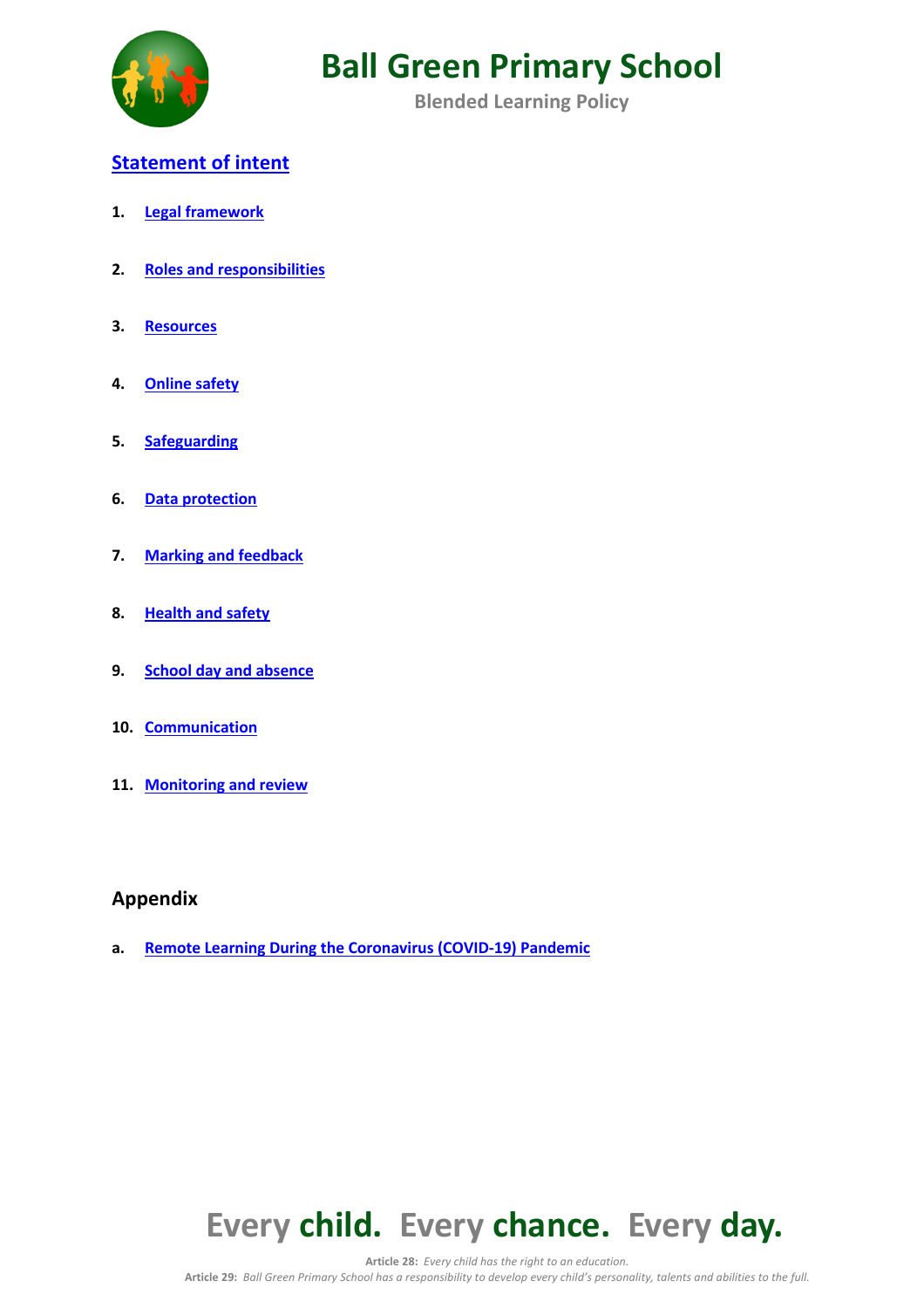

**Blended Learning Policy**

#### **Statement of intent**

At Ball Green Primary School, we understand the need to continually deliver high quality education, including during periods of remote learning – whether for an individual child or many. We recognise the importance of maintaining high expectations in all areas of school life and ensuring that all children have access to the learning resources and support they need to succeed.

Through the implementation of this policy, we aim to address the key concerns associated with remote learning, such as online safety, access to educational resources, data protection, and safeguarding.

This policy aims to:

- $\checkmark$  Minimise the disruption to children's education and the delivery of the curriculum.
- $\checkmark$  Ensure provision is in place so that all children have access to high quality learning resources.
- $\checkmark$  Protect children from the risks associated with using devices connected to the internet.
- $\checkmark$  Ensure staff, parent, and child data remains secure and is not lost or misused.
- $\checkmark$  Ensure robust safeguarding measures continue to be in effect during the period of remote learning.
- Ensure all children have the provision they need to complete their work to the best of their ability, and to remain happy, healthy, and supported during periods of remote learning.

Signed by:

| Headteacher               | Date: |  |
|---------------------------|-------|--|
| <b>Chair of Governors</b> | Date: |  |



**Article 28:** *Every child has the right to an education.*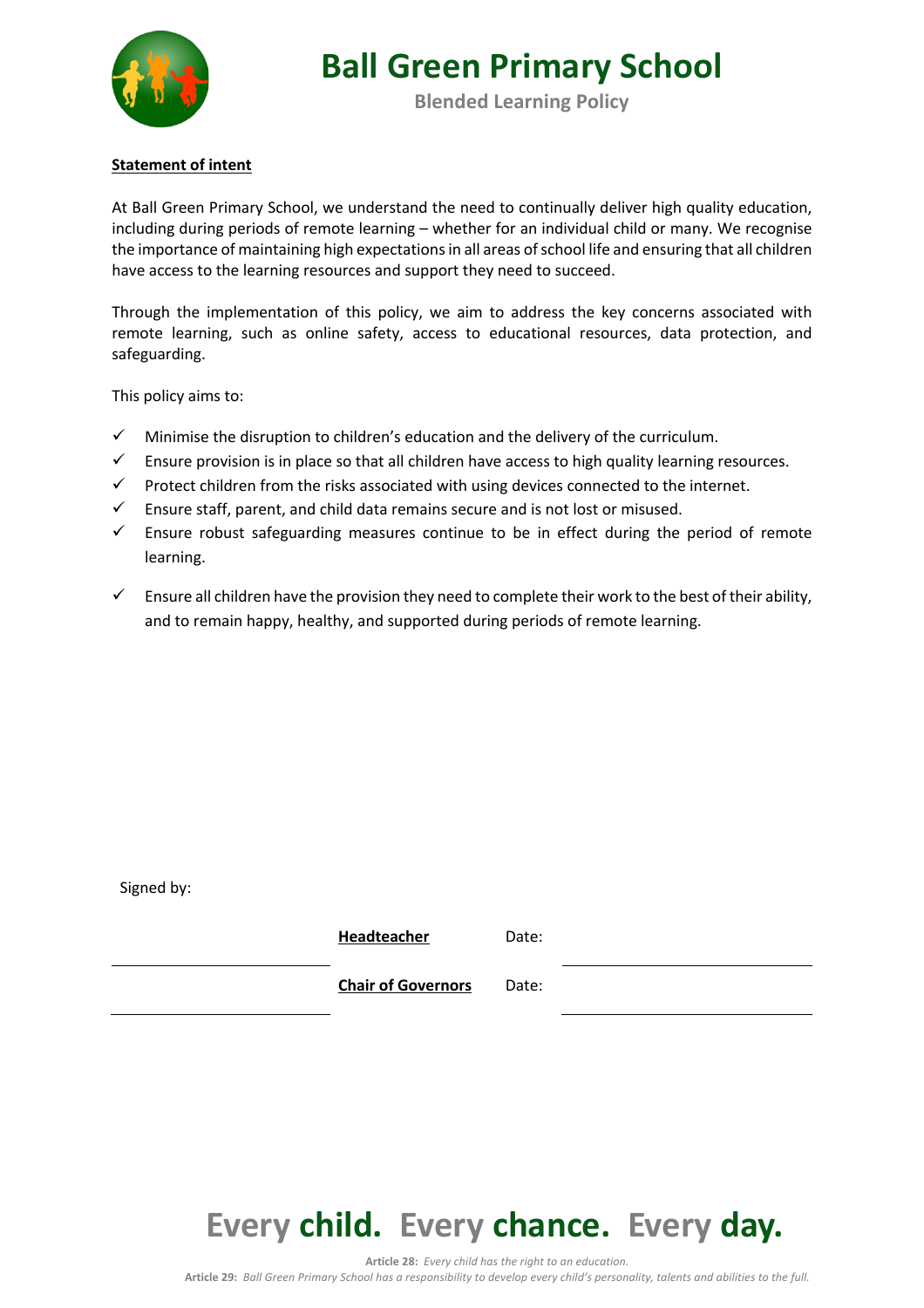

**Blended Learning Policy**

### **1. Legal framework**

This policy has due regard to all relevant legislation and statutory guidance including, but not limited to, the following:

- $\checkmark$  Equality Act 2010;
- $\checkmark$  Education Act 2004;
- $\checkmark$  The General Data Protection Regulation (GDPR);
- $\checkmark$  Data Protection Act 2018.

This policy has due regard to national guidance including, but not limited to, the following:

- $\checkmark$  DfE (2021) 'Keeping children safe in education';
- $\checkmark$  DfE (2019) 'School attendance';
- $\checkmark$  DfE (2017) 'Special educational needs and disability code of practice: 0 to 25 years';
- $\checkmark$  DfE (2018) 'Health and safety: responsibilities and duties for schools';
- $\checkmark$  DfE (2018) 'Health and safety for school children';
- $\checkmark$  DfE (2016) 'Children missing education'.

This policy operates in conjunction with the following school policies:

- $\checkmark$  Child Protection and Safeguarding Policy;
- $\checkmark$  Data Protection Policy;
- $\checkmark$  Special Educational Needs and Disabilities (SEND) Policy;
- $\checkmark$  Behaviour Policy;
- $\checkmark$  Accessibility Plan;
- $\checkmark$  Responsive Teaching & Feedback Policy;
- $\checkmark$  Curriculum Policy;
- $\checkmark$  Assessment Policy;
- $\checkmark$  Online Safety Policy;
- $\checkmark$  Health and Safety Policy;
- $\checkmark$  Attendance Policy;
- $\checkmark$  ICT Acceptable Use Policy;
- $\checkmark$  Staff Code of Conduct;
- $\checkmark$  Data and E-Security Breach Prevention and Management Plan;
- $\checkmark$  Children Missing Education Policy.

### **Every child. Every chance. Every day.**

**Article 28:** *Every child has the right to an education.* **Article 29:** *Ball Green Primary School has a responsibility to develop every child's personality, talents and abilities to the full.*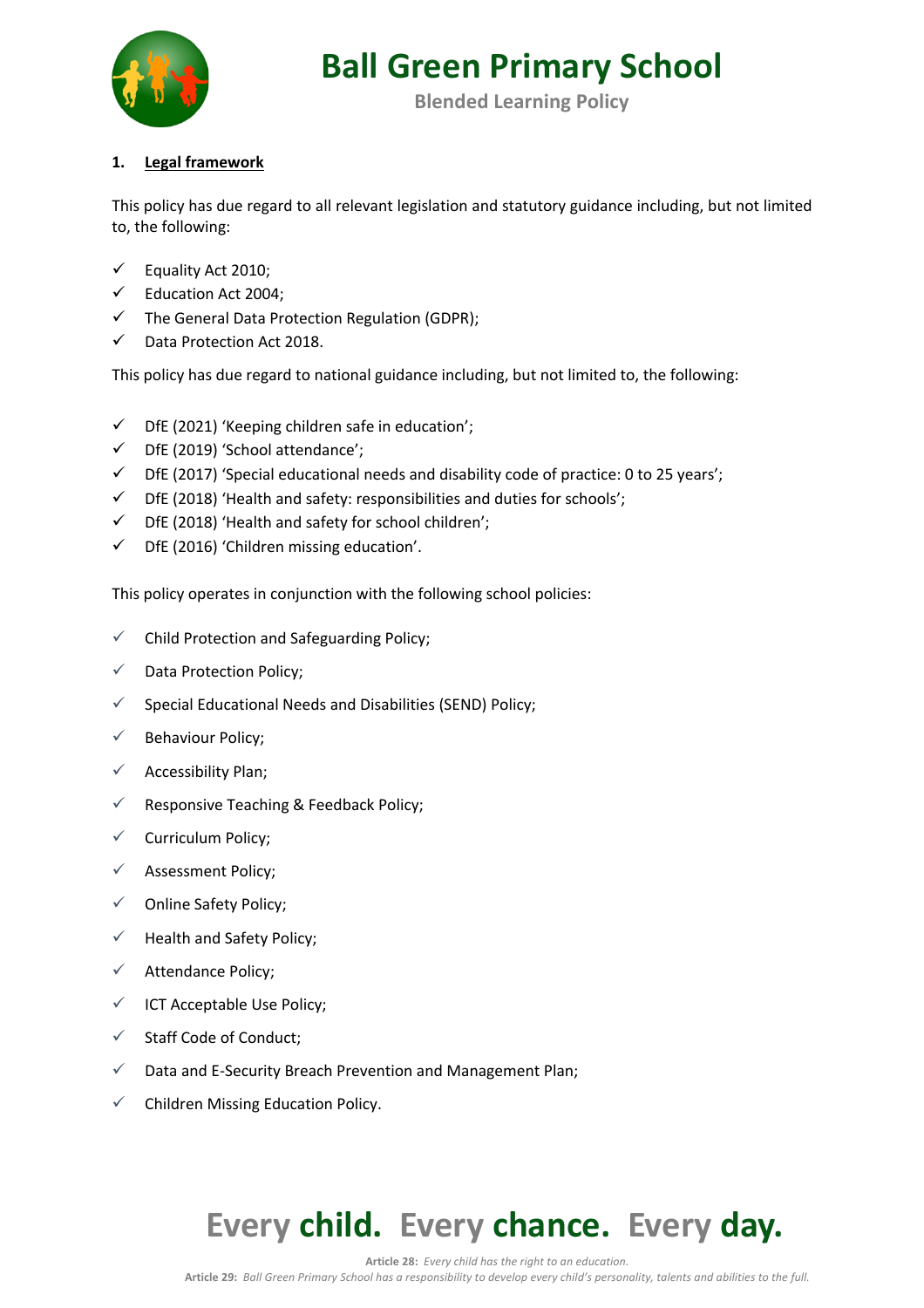

**Blended Learning Policy**

### **2. Roles and responsibilities**

#### 2.1 The **Governing Body** is responsible for:

- $\checkmark$  Ensuring that the school has robust risk management procedures in place.
- $\checkmark$  Ensuring that the school has a business continuity plan in place, where required.
- $\checkmark$  Evaluating the effectiveness of the school's remote learning arrangements.
- 2.2 The **Headteacher [Mr. J. Hankey]** is responsible for:
- $\checkmark$  Ensuring that staff, parents and children adhere to the relevant policies at all times.
- $\checkmark$  Ensuring that there are arrangements in place for identifying, evaluating, and managing the risks associated with remote learning.
- $\checkmark$  Ensuring that there are arrangements in place for monitoring incidents associated with remote learning.
- $\checkmark$  Overseeing that the school has the resources necessary to action the procedures in this policy.
- $\checkmark$  Reviewing the effectiveness of this policy on an annual basis and communicating any changes to staff, parents, and children.
- $\checkmark$  Arranging any additional training staff may require to support children during the period of remote learning.
- $\checkmark$  Conducting reviews on a weekly basis of the remote learning arrangements to ensure children's education does not suffer.
- $\checkmark$  Arranging the procurement of any equipment or technology required for staff to teach remotely and for children to learn from home.

### 2.3 The **School Business Manager [Mrs. Sue Potts]** is responsible for:

- $\checkmark$  Ensuring that the relevant health and safety risk assessments are carried out within the agreed timeframes, in collaboration with the Headteacher.
- $\checkmark$  Putting procedures and safe systems of learning into practice, which are designed to eliminate or reduce the risks associated with remote learning.
- $\checkmark$  Ensuring that children identified as being at risk are provided with necessary information and instruction, as required.
- $\checkmark$  Managing the effectiveness of health and safety measures through a robust system of reporting, investigating, and recording incidents.
- $\checkmark$  Overseeing that all school-owned electronic devices used for remote learning have adequate anti-virus software and malware protection.
- $\checkmark$  Ensuring all staff, parents, and children are aware of the data protection principles outlined in the GDPR.
- $\checkmark$  Ensuring that all computer programs used for remote learning are compliant with the GDPR and the Data Protection Act 2018.
- $\checkmark$  Overseeing that any ICT equipment used for remote learning is resilient and can efficiently recover lost data.

### **Every child. Every chance. Every day.**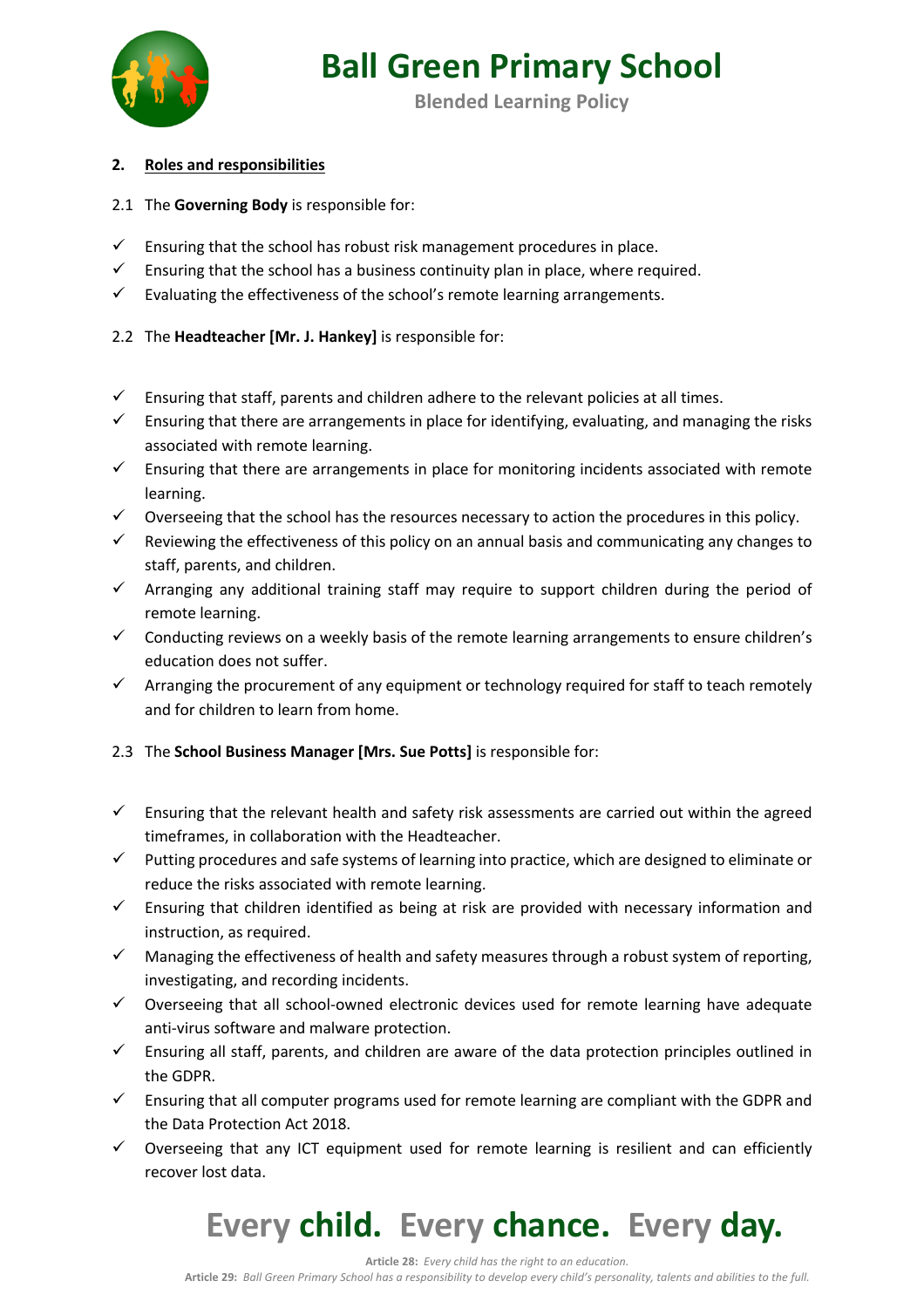

**Blended Learning Policy**

- ü Ensuring value for money when arranging the procurement of equipment or technology.
- ü Ensuring that the school has adequate insurance to cover all remote working arrangements.

### 2.4 The **Designated Safeguarding Lead [Miss. Kat James]** is responsible for:

- $\checkmark$  Attending and arranging, where necessary, any safeguarding meetings that occur during the remote learning period.
- ü Liaising with the **ICT technicians**to ensure that all technology used for remote learning is suitable for its purpose and will protect children online.
- $\checkmark$  Identifying vulnerable children who may be at risk if they are learning remotely.
- $\checkmark$  Ensuring that child protection plans are enforced while the child is learning remotely, and liaising with the **Headteacher** and other organisations to make alternate arrangements for children who are at a high or higher risk, where required.
- $\checkmark$  Identifying the level of support or intervention required while children learn remotely and ensuring appropriate measures are in place.
- $\checkmark$  Liaising with relevant individuals to ensure vulnerable children receive the support required during the period of remote working Ensuring all safeguarding incidents are adequately recorded and reported.
- 2.5 The **SENDCO** [Miss Abbie Burton] is responsible for:
- $\checkmark$  Liaising with the **ICT technicians** to ensure that the technology used for remote learning is accessible to all children and that reasonable adjustments are made where required.
- $\checkmark$  Ensuring that children with EHC plans continue to have their needs met while learning remotely, and liaising with the **Headteacher** and other organisations to make any alternate arrangements for children with EHC plans.
- $\checkmark$  Identifying the level of support or intervention that is required while children with SEND learn remotely.
- $\checkmark$  Ensuring that the provision put in place for children with SEND is monitored for effectiveness throughout the duration of the remote learning period.
- 2.6 The **ICT technicians [EvolveIT]** are responsible for:
- $\checkmark$  Ensuring that all school-owned devices used for remote learning have suitable anti-virus software installed, have a secure connection, can recover lost work, and allow for audio and visual material to be recorded, where required.
- $\checkmark$  Ensuring that any programs or networks used for remote learning can effectively support a large number of users at one time, where required, e.g. undertaking 'stress' testing.
- $\checkmark$  Working with the **SENDCO** to ensure that the equipment and technology used for learning remotely is accessible to all children and staff.

# **Every child. Every chance. Every day.**

**Article 28:** *Every child has the right to an education.*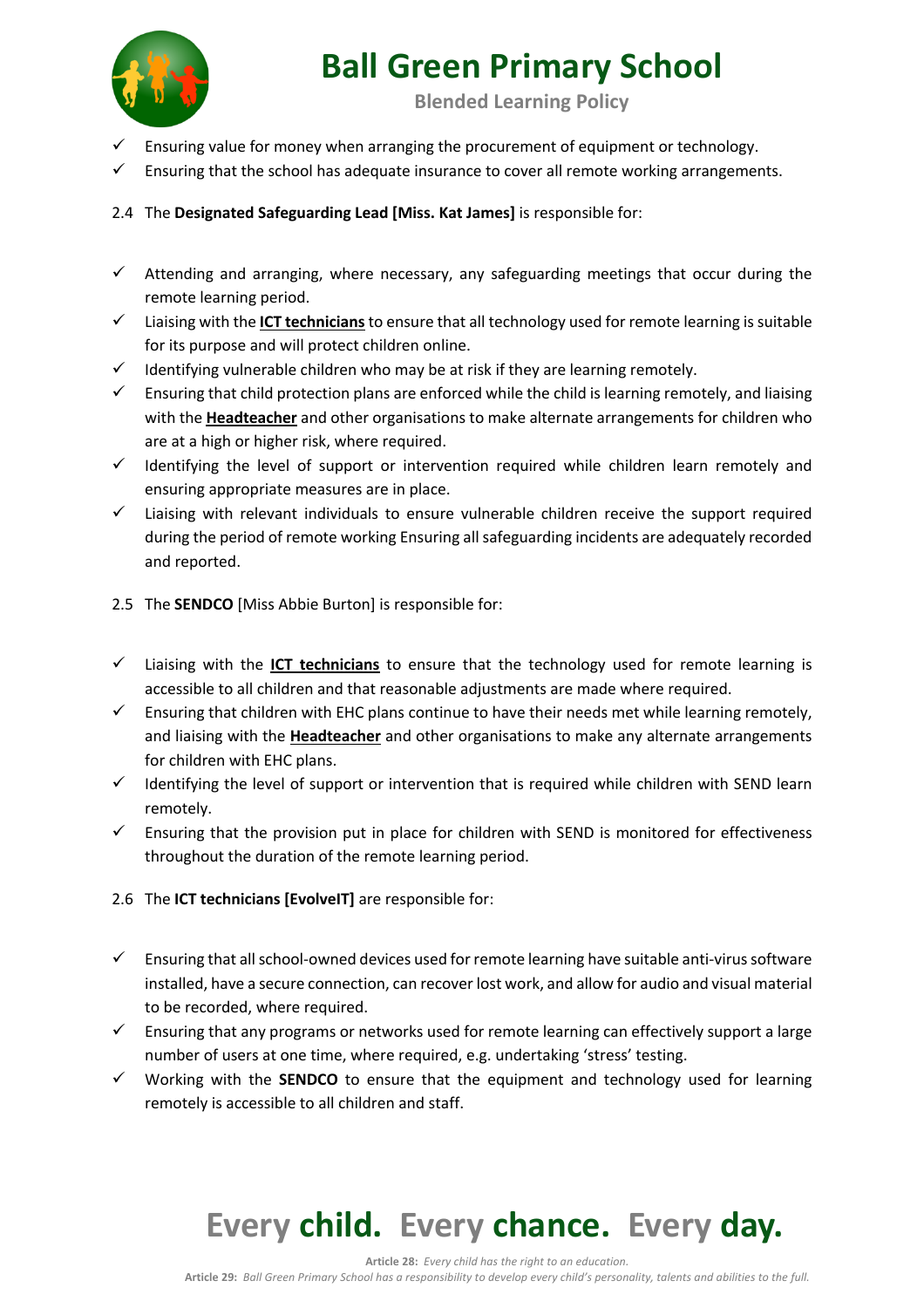

**Blended Learning Policy**

- 2.7 **Staff members** are responsible for:
- $\checkmark$  Adhering to this policy at all times during periods of remote learning.
- ü Reporting any health and safety incidents to the **School Business Manager [Mrs. Sue Potts]** and asking for guidance as appropriate.
- ü Reporting any safeguarding incidents to the **Designated Safeguarding Lead [Miss Kat James]** and asking for guidance as appropriate.
- $\checkmark$  Taking part in any training conducted to meet the requirements of this policy, including training on how to use the necessary electronic equipment and software.
- $\checkmark$  Reporting any dangers or potential dangers they identify, as well as any concerns they may have about remote learning, to the **Headteacher [Mr. Jon Hankey]**.
- $\checkmark$  Reporting any defects on school-owned equipment used for remote learning to an **ICT technician** through https://helpdesk.evolveitsupport.co.uk/login.php
- $\checkmark$  Adhering to the **Staff Code of Conduct** at all times.

### 2.8 **Parents** are responsible for:

- $\checkmark$  Adhering to this policy at all times during periods of remote learning.
- Ensuring their child is available to learn remotely at the times set out in paragraphs 9.1 and 9.2 of this policy, and that the schoolwork set is completed on time and to the best of their child's ability.
- $\checkmark$  Reporting any technical issues to the school as soon as possible.
- $\checkmark$  Ensuring that their child always has access to remote learning material during the times set out in paragraphs  $9.1$  and  $9.2$ .
- Europorting any absence in line with the terms set out in paragraph  $9.6$ .
- $\checkmark$  Ensuring their child uses the equipment and technology used for remote learning as intended.
- $\checkmark$  Adhering to the **Parent Code of Conduct** at all times.
- 2.9 **Children** are responsible for:
- $\checkmark$  Adhering to this policy at all times during periods of remote learning.
- Ensuring they are available to learn remotely at the times set out in paragraphs  $9.1$  and  $9.2$  of this policy, and that their schoolwork is completed on time and to the best of their ability.
- Europorting any technical issues to **their teacher** as soon as possible.
- $\checkmark$  Ensuring they have access to remote learning material and notifying a responsible adult if they do not have access.
- $\checkmark$  Notifying a responsible adult if they are feeling unwell or are unable to complete the schoolwork they have been set.
- $\checkmark$  Ensuring they use any equipment and technology for remote learning as intended.
- $\checkmark$  Adhering to the **Behavioural Policy** at all times.

## **Every child. Every chance. Every day.**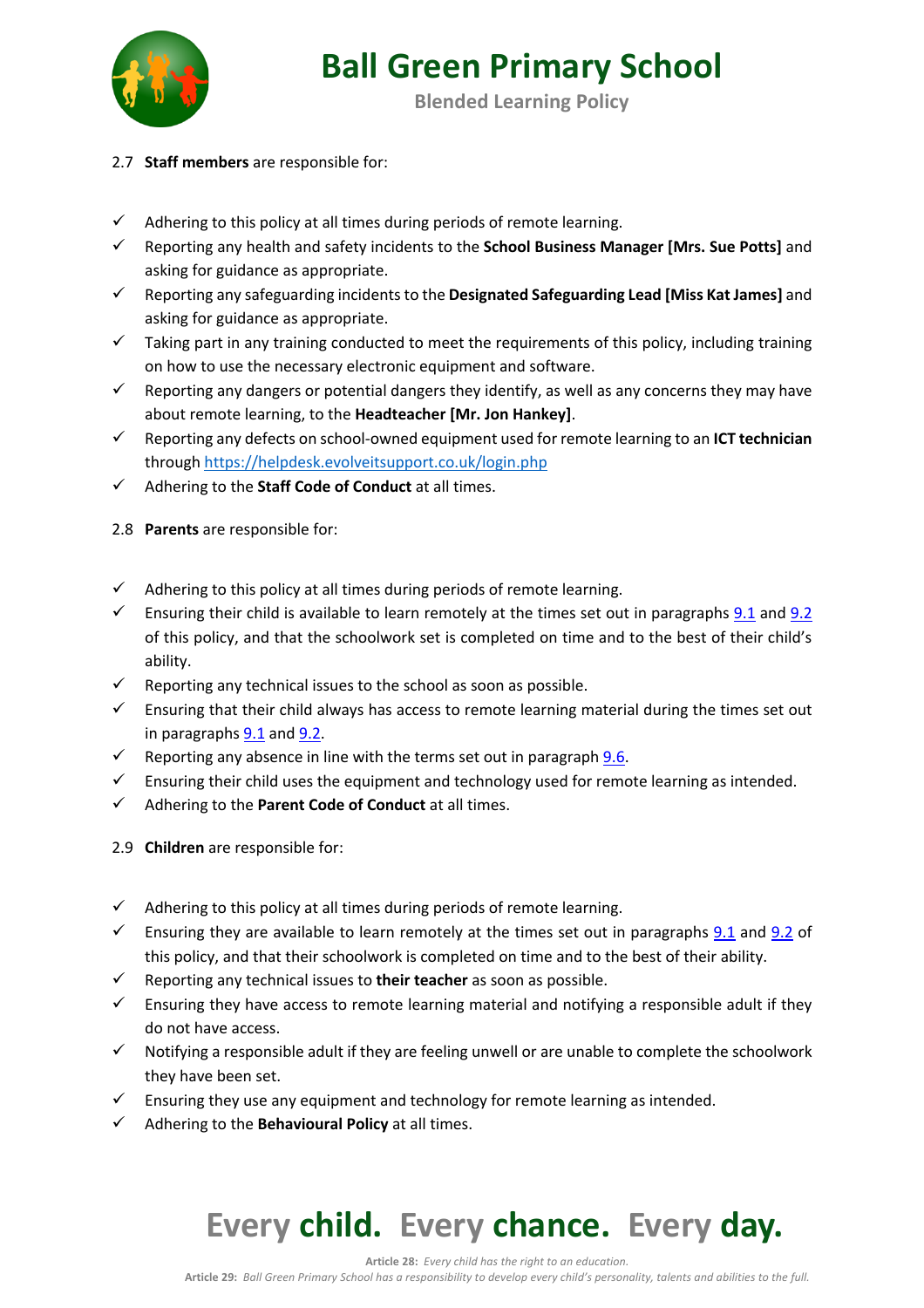

**Blended Learning Policy**

#### **3. Resources**

#### 3.1 Learning materials

The school will accept a range of different teaching methods during remote learning to help explain concepts and address misconceptions easily. For the purpose of providing remote learning, the school may make use of:

- $\checkmark$  Work booklets
- $\checkmark$  Phonics, spelling and handwriting activities
- $\checkmark$  Reading books and tasks
- $\checkmark$  Reading comprehension activities
- $\checkmark$  Writing prompts and scaffolding frames
- $\checkmark$  Past and optional tests
- $\checkmark$  Current online learning portals such as ShowbiePro [https://my.showbie.com] or ClassDojo Portfolios [https://www.classdojo.com], MathsWhizz [https://www.whizz.com/login/], [https://play.ttrockstars.com/auth/school/student], BugClub Reading [https://www.activelearnprimary.co.uk/login?c=0] or Nessy Spelling & Reading [https://learn.nessy.com/account/login#/accountLogin]
- $\checkmark$  Educational websites such as [http://www.ballgreenprimary.co.uk/all-curriculum-areas/]
- $\checkmark$  Pre-recorded video or audio lessons via ShowbiePro [https://my.showbie.com], ClassDojo Portfolios [https://www.classdojo.com], [https://classroom.thenational.academy] or https://www.bbc.co.uk/bitesize/primary
- 3.2 Teachers will review the DfE's list of online education resources and utilise these tools as necessary, in addition to existing resources.
- 3.3 Reasonable adjustments will be made to ensure that all children have access to the resources needed for effective remote learning.
- 3.4 Teachers will ensure the programmes chosen for online learning have a range of accessibility features, e.g. voice-to-text conversion, to support children with SEND.
- 3.5 Lesson plans will be adapted to ensure that the curriculum remains fully accessible and inclusive via remote learning.
- 3.6 The school will review the resources children have access to and adapt learning to account for all children's needs by using a range of different formats, e.g. providing work on PDFs which can easily be printed from a mobile device.
- 3.7 Work packs will be made available for children who do not have access to the internet, a computing device or a printer – these packs can be **collected from school**.
- 3.8 Teaching staff will liaise with the **SENDCO** and other relevant members of staff to ensure all children remain fully supported for the duration of the remote learning period.
- 3.9 The **SENDCO** will arrange additional support for children with SEND which will be unique to the individual's needs, e.g. via weekly phone calls.
- 3.10 Any issues with remote learning resources will be reported as soon as possible to the relevant member of staff.

## **Every child. Every chance. Every day.**

**Article 28:** *Every child has the right to an education.*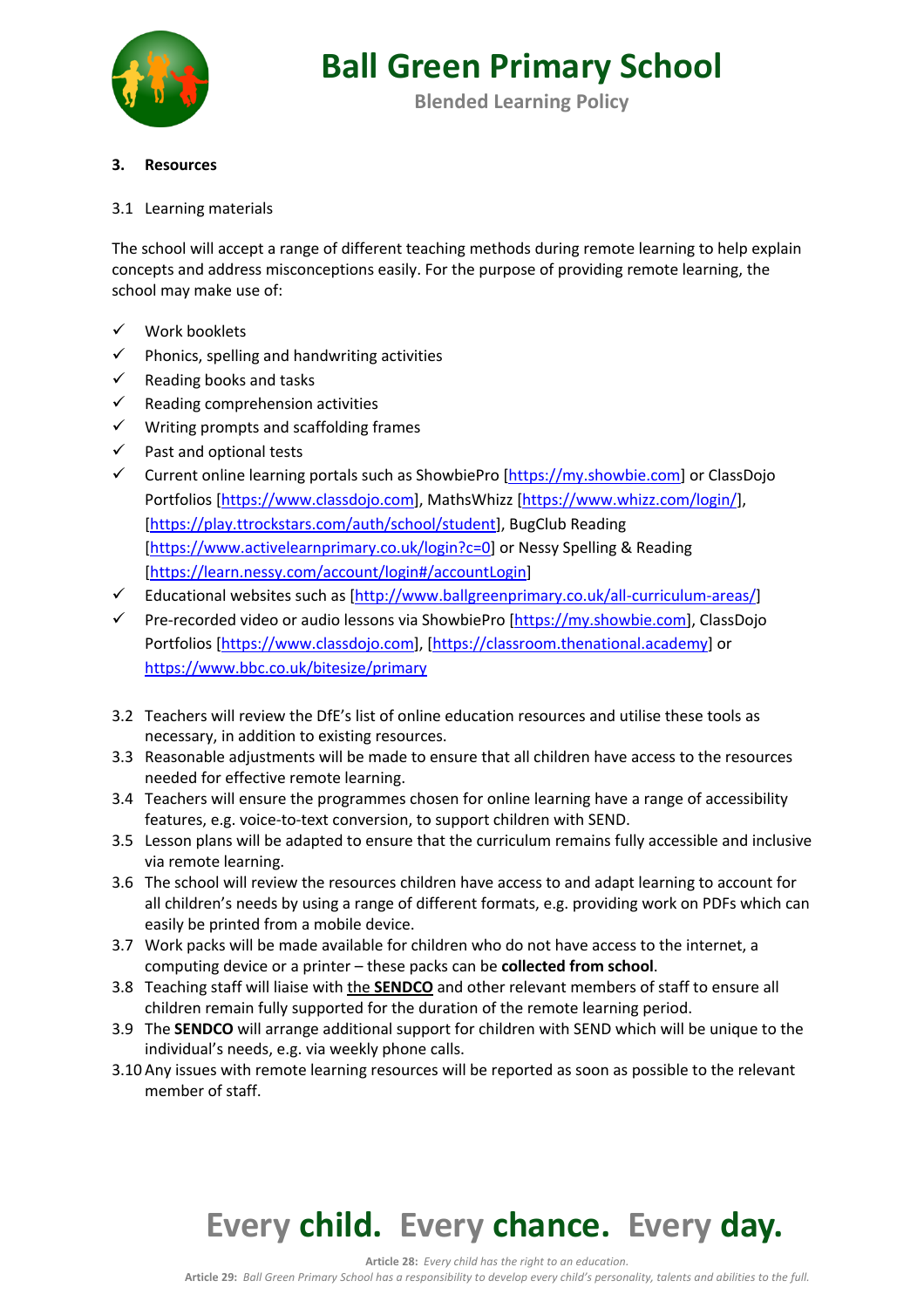

**Blended Learning Policy**

- 3.11 Children will be required to use their own or family-owned equipment to access remote learning resources, unless the school agrees to provide or loan equipment, e.g. laptops, iPads, etc.
- 3.12 For children who cannot access digital devices at home, the school will, where possible, apply for technology support through their LA.
- 3.13 Children and parents will be required to maintain the upkeep of any equipment they use to access remote learning resources.
- 3.14 Teaching staff will oversee academic progression for the duration of the remote learning period and will mark and provide feedback on work in line with section 7 of this policy.
- 3.15 The arrangements for any 'live' classes, e.g. webinars, will be communicated via **ClassDojo** no later than **one day** before the allotted time and kept to a reasonable length of no more than **one hour** per session.
- 3.16 The **ICT technicians** are not responsible for providing technical support for equipment that is not owned by the school.

### **Food provision**

- 3.17 The school will signpost parents via **ClassDojo** and **Teachers2Parents** text messages towards additional support for ensuring their children continue to receive the food they need.
- 3.18 Where applicable, the school may provide the following provision for children who receive Free School Meals, including Universal Free School Meals for children in Reception, Year 1 and Year

2:

- $\checkmark$  Weekly food hampers available for delivery or collection;
- $\checkmark$  Providing Edenred vouchers to families;
- $\checkmark$  Organising charitable donations, e.g. The Hubb Foundation deliveries;
- $\checkmark$  Drop offs of donated food;
- $\checkmark$  Promoting food bank locations, opening times, etc.

#### **Costs and expenses**

- 3.19 The school will not contribute to any household expenses incurred while children learn remotely, e.g. heating, lighting, or council tax.
- 3.20 The school will not reimburse any costs for travel between children's homes and the school premises.
- 3.21 The school will not reimburse any costs for childcare.
- 3.22 If a child is provided with school-owned equipment, the child and their parent will sign and adhere to the **Technology Acceptable Use Agreement** prior to commencing remote learning.

#### **4. Online safety**

This section of the policy will be enacted in conjunction with the school's **Online Safety Policy**. Where possible, all interactions will be textual and public.

## **Every child. Every chance. Every day.**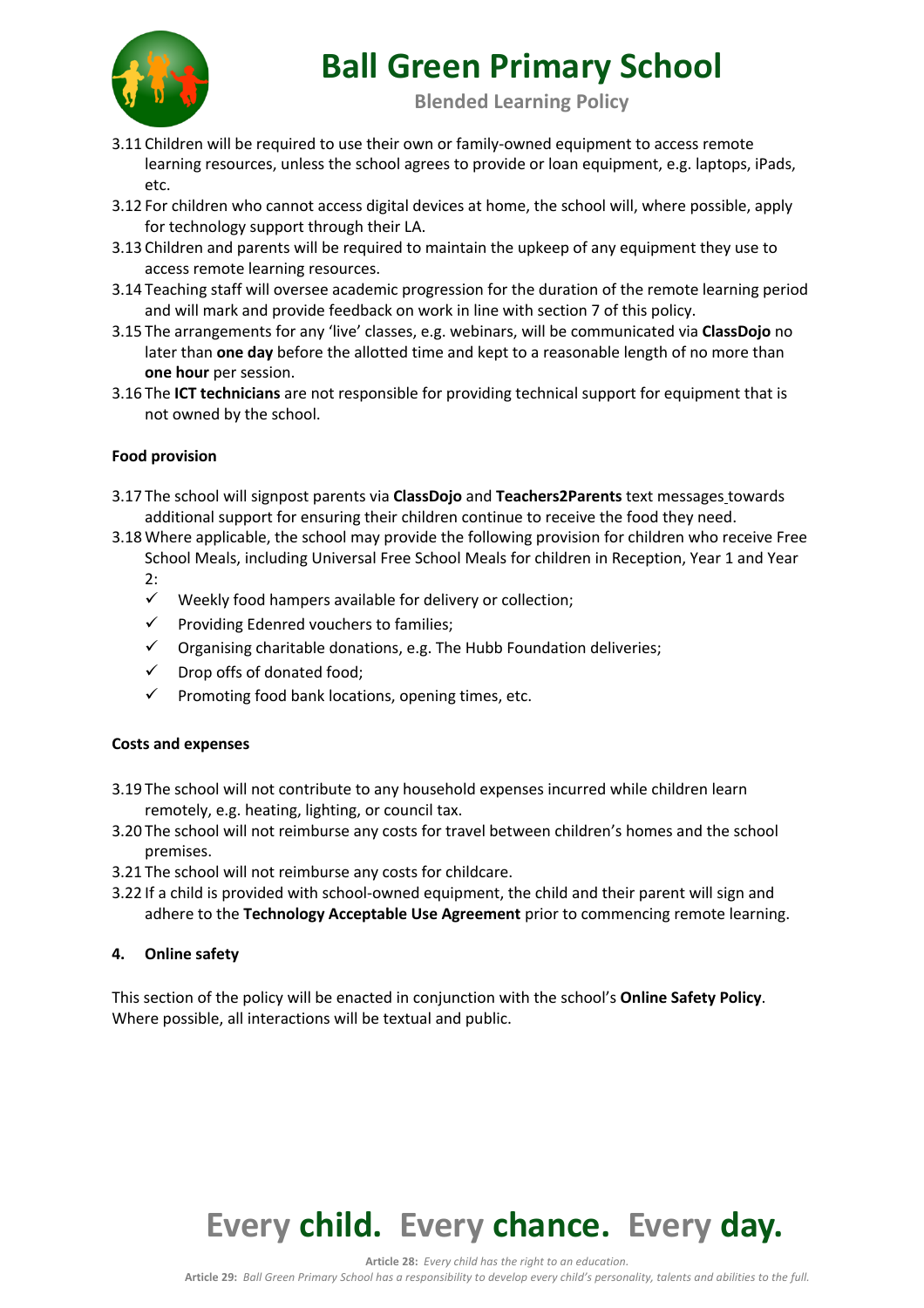

**Blended Learning Policy**

#### 4.1 **[Schools using video communication]**

All staff and children using video communication must:

- $\checkmark$  Communicate in groups one-to-one sessions are not permitted.
- $\checkmark$  Wear suitable clothing this includes others in their household.
- Equivated in a suitable 'public' living area within the home with an appropriate background 'private' living areas within the home, such as bedrooms, are not permitted during video communication.
- $\checkmark$  Use appropriate language this includes others in their household.
- $\checkmark$  Maintain the standard of behaviour expected in school.
- $\checkmark$  Use the necessary equipment and computer programs as intended.
- $\checkmark$  Not record, store, or distribute video material without permission.
- $\checkmark$  Ensure they have a stable connection to avoid disruption to lessons.
- $\checkmark$  Always remain aware that they are visible.

#### 4.2 **[Schools using audio communication]**

All staff and pupils using audio communication must:

- $\checkmark$  Use appropriate language this includes others in their household.
- $\checkmark$  Maintain the standard of behaviour expected in school.
- $\checkmark$  Use the necessary equipment and computer programs as intended.
- $\checkmark$  Not record, store, or distribute audio material without permission.
- $\checkmark$  Ensure they have a stable connection to avoid disruption to lessons.
- $\checkmark$  Always remain aware that they can be heard.
- 4.3 The school will consider whether one-to-one sessions are appropriate in some circumstances, e.g. to provide support for children with SEND. This will be decided and approved by the **Senior Leadership Team**, in collaboration with the **SENDCO**.
- 4.4 Children not using devices or software as intended will be disciplined in line with the **Behavioural Policy**.
- 4.5 The school will risk assess the technology used for remote learning prior to use and ensure that there are no privacy issues or scope for inappropriate use.
- 4.6 The school will consult with parents prior to the period of remote learning about what methods of delivering remote teaching are most suitable – alternate arrangements will be made where necessary.
- 4.7 The school will ensure that all school-owned equipment and technology used for remote learning has suitable anti-virus software installed, can establish secure connections, can recover lost work, and allows for audio and visual material to be recorded or downloaded, where required.
- 4.8 The school will communicate to parents via **ClassDojo** about any precautionary measures that need to be put in place if their child is learning remotely using their own/family-owned equipment and technology, e.g. ensuring that their internet connection is secure.

## **Every child. Every chance. Every day.**

**Article 28:** *Every child has the right to an education.*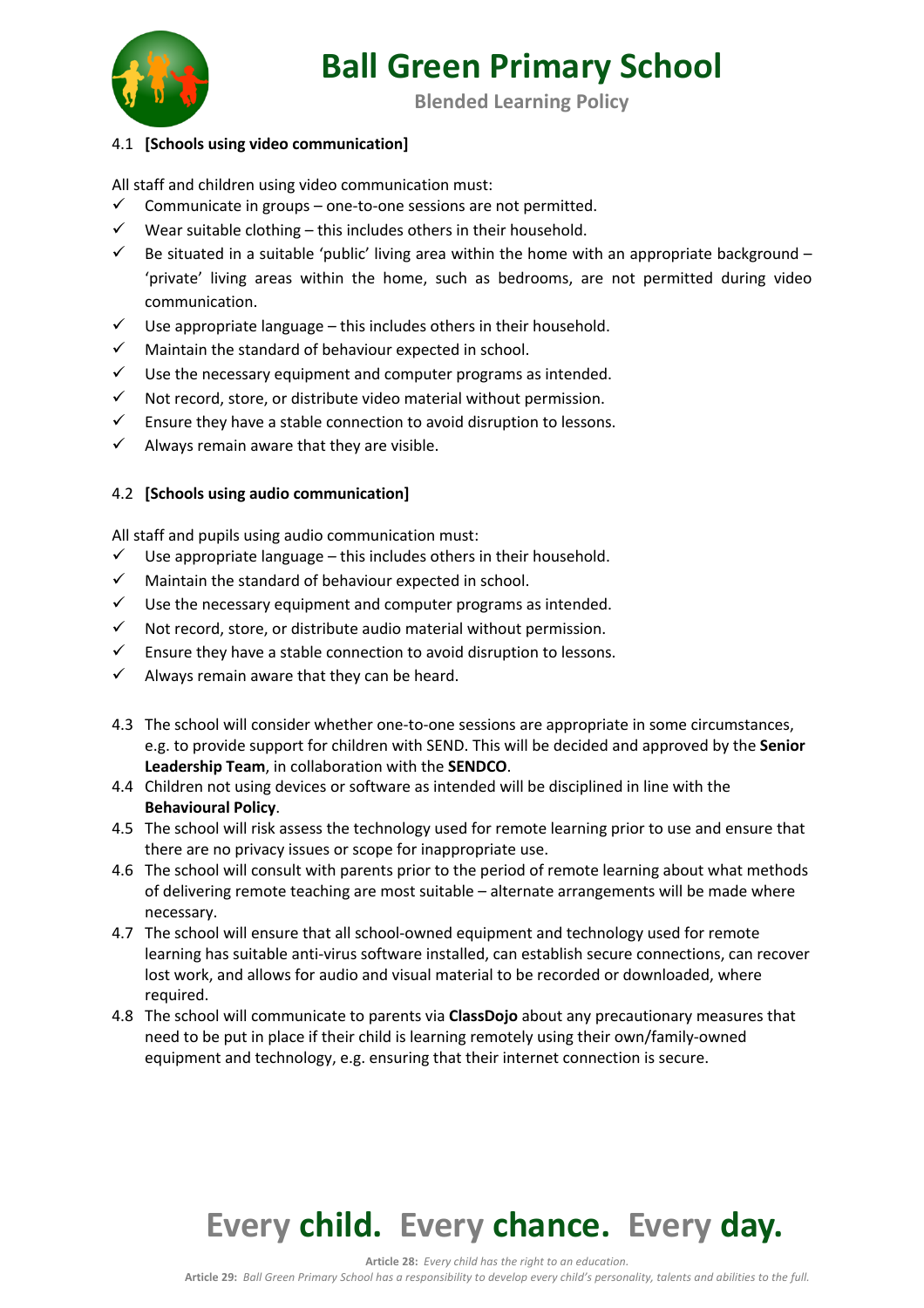

**Blended Learning Policy**

- 4.9 During the period of remote learning, the school will maintain regular contact with parents to:
	- Reinforce the importance of children staying safe online.
	- ü Ensure parents are aware of what their children are being asked to do, e.g. sites they have been asked to use and staff they will interact with.
	- $\checkmark$  Encourage them to set age-appropriate parental controls on devices and internet filters to block malicious websites.
	- $\checkmark$  Direct parents to useful resources to help them keep their children safe online.
- 4.10 The school will not be responsible for providing access to the internet off the school premises and will not be responsible for providing online safety software, e.g. anti-virus software, on devices not owned by the school.

#### **5. Safeguarding**

This section of the policy will be enacted in conjunction with the school's **Child Protection and Safeguarding Policy**, which has been updated to include safeguarding procedures in relation to remote working.

- 5.1 The **Designated Safeguarding Lead [Miss Kat James]** and **Headteacher [Mr. Jon Hankey]** will identify 'vulnerable' children (children who are deemed to be vulnerable or are at risk of harm) via risk assessment prior to the period of remote learning.
- 5.2 The **Designated Safeguarding Leader [Miss Kat James]** will arrange for regular contact to be made with vulnerable children, prior to the period of remote learning.
- 5.3 Phone calls made to vulnerable children will be made using school phones where possible.
- 5.4 The **Designated Safeguarding Lead [Miss Kat James]** will arrange for regular contact with vulnerable children **once** per **week** as a minimum, with additional contact, including paired home visits, arranged where required and if safe to do so.
- 5.5 All contact with vulnerable children will be recorded on paper and suitably stored in line with the **Records Management Policy**.
- 5.6 The **Designated Safeguarding Lead [Miss Kat James]** will keep in contact with vulnerable children's social workers or other care professionals during the period of remote working, as required.
- 5.7 All home visits **must**:
	- $\checkmark$  Have at least **one** suitably trained individual present.
	- $\checkmark$  Be undertaken by no fewer than **two** members of staff.
	- $\checkmark$  Be suitably recorded on MyConcern and the records stored so that the **Designated Safeguarding Lead [Miss Kat James]** has access to them.
	- $\checkmark$  Actively involve the child/ren.
- 5.8 The **Designated Safeguarding Lead [Miss Kat James]** will meet (in person or remotely) with the relevant members of staff **once** per **week** to discuss new and current safeguarding arrangements for vulnerable children learning remotely.
- 5.9 All members of staff will report any safeguarding concerns to the **Designated Safeguarding Lead [Miss Kat James]** immediately.

### **Every child. Every chance. Every day.**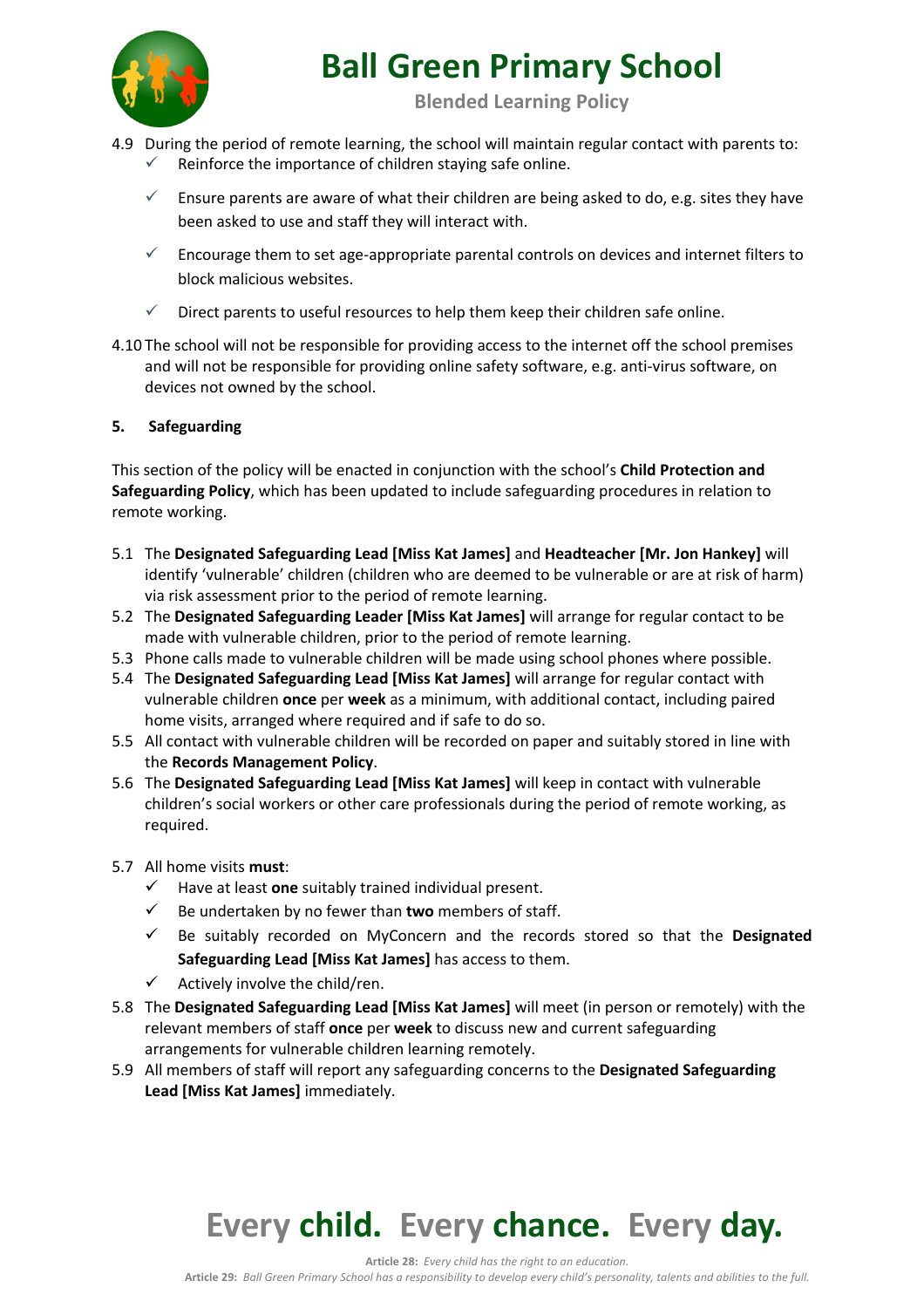

**Blended Learning Policy**

5.10 Children and their parents will be encouraged to contact the **Designated Safeguarding Lead [Miss Kat James]** if they wish to report safeguarding concerns, e.g. regarding harmful or upsetting content or incidents of online bullying. The school will also signpost families to the practical support that is available for reporting these concerns.

### **6. Data protection**

This section of the policy will be enacted in conjunction with the school's **Data Protection Policy**.

- 6.1 Staff members will be responsible for adhering to the GDPR when teaching remotely and will ensure the confidentiality and integrity of their devices at all times.
- 6.2 Sensitive data will only be transferred between devices if it is necessary to do so for the purpose of remote learning and teaching.
- 6.3 Any data that is transferred between devices will be suitably encrypted or have other data protection measures in place so that if the data is lost, stolen, or subject to unauthorised access, it remains safe until recovered.
- 6.4 Parents' and children's up-to-date contact details will be collected prior to the period of remote learning.
- 6.5 All contact details will be stored in line with the **Data Protection Policy** and retained in line with the **Records Management Policy**.
- 6.6 The school will not permit paper copies of contact details to be taken off the school premises.
- 6.7 Children are not permitted to let their family members or friends use any school-owned equipment which contains personal data.
- 6.8 Any breach of confidentiality will be dealt with in accordance with the school's **Data and E-Security Breach Prevention Management Plan**.
- 6.9 Any intentional breach of confidentiality will be dealt with in accordance with the school's **Behavioural Policy** or the **Disciplinary Policy and Procedure**.

### **7. Marking and feedback**

All schoolwork completed through remote learning must be:

- $\checkmark$  Finished when returned to the relevant member of teaching staff.
- $\checkmark$  Returned on or before the deadline set by the relevant member of teaching staff.
- $\checkmark$  Completed to the best of the child's ability.
- $\checkmark$  The child's own work.
- ü Marked in line with the **Responsive Teaching & Feedback Policy**
- $\checkmark$  Returned to the child, once marked, by an agreed date.
- 7.1 The school expects children and staff to maintain a good work ethic during the period of remote learning.
- 7.2 Children are accountable for the completion of their own schoolwork teaching staff will contact parents via **Class Dojo** if their child is not completing their schoolwork or their standard of work has noticeably decreased.
- 7.3 Teaching staff will monitor the academic progress of children with and without access to the online learning resources and discuss additional support or provision with the **Headteacher** as soon as possible.

# **Every child. Every chance. Every day.**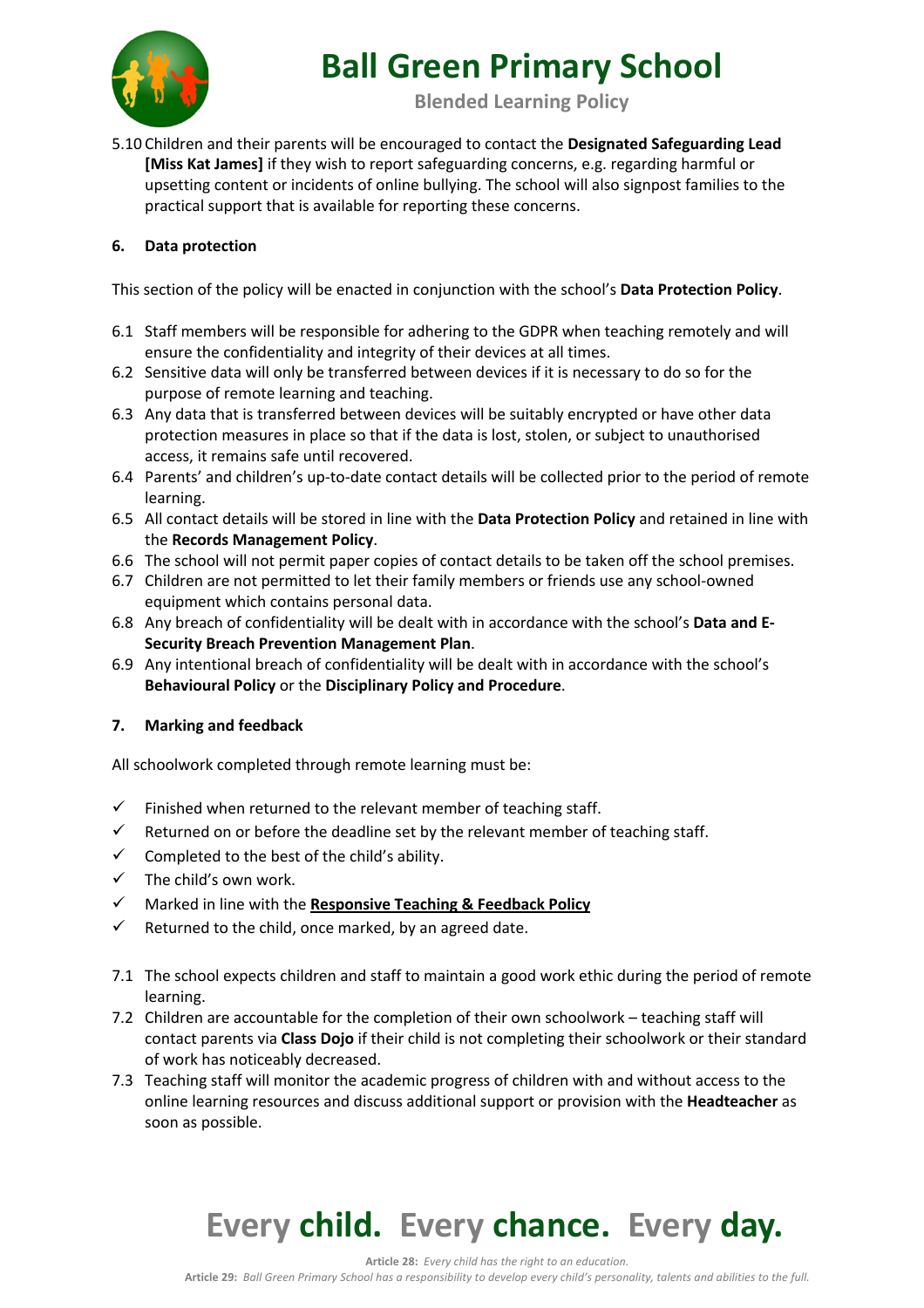

**Blended Learning Policy**

- 7.4 Teaching staff will monitor the academic progress of children with SEND and discuss additional support or provision with the **SENDCO** as soon as possible.
- 7.5 The school accepts a variety of formative assessment and feedback methods, e.g. through quizzes and other digital tools from teachers, and will support them with implementing these measures for remote learning where possible.

### **8. Health and safety**

This section of the policy will be enacted in conjunction with the school's **Health and Safety Policy**.

- 8.1 Teaching staff and **ICT technicians** will ensure children are shown how to use the necessary equipment and technology safely and correctly prior to the period of remote learning.
- 8.2 If using electronic devices during remote learning, children will be encouraged to take a **tenminute** screen break every **hour**.
- 8.3 Screen break frequency will be adjusted to **fifteen minutes** every **hour** for younger children or children with medical conditions who require more frequent screen breaks.
- 8.4 If any incidents or near-misses occur in a child's home, they or their parents are required to report these to the **School Business Manager [Mrs. Sue Potts]** or the **Designated Safeguarding Lead [Miss Kat James]** immediately so that appropriate action can be taken.

### **9. School day and absence**

- 9.1 Children will be present for remote learning by **9:00am** and cease their remote learning at **3:00pm** from **Monday** to **Friday**, with the exception of breaks and lunchtimes, as outlined in paragraph 9.6.
- 9.2 **English** and **Maths** lessons will be remotely delivered between **9:00am** and **12 noon** from **Monday** to **Friday**.
- 9.3 A 'blended,' topic based learning challenge will be delivered on **Monday** between **12:45pm** and **3:00pm**.
- 9.4 This 'blended,' topic based learning challenge should be completed by the children between **Tuesday** and **Friday** with children requesting support and/or teachers 'checking in' on learning progress throughout the week.
- 9.5 This challenge should be marked or receive feedback from the class teacher at the end of each week.
- 9.6 Breaks and lunchtimes will take place at the following times each day:
	- ü Morning break will take place at **10:30am** until **10:45am**.
	- ü Lunchtime will take place between **12:00pm** and **12:45pm**.
	- ü Afternoon break will take place at **2:00pm** until **2:15pm**.
- 9.7 Children are not expected to do schoolwork during the times outlined in paragraph 9.6.
- 9.8 Children with SEND or additional medical conditions who require more regular breaks, e.g. sensory breaks, are not expected to do schoolwork during their breaks.
- 9.9 Children who are unwell are not expected to be present for remote working until they are well enough to do so.
- 9.10 Parents will inform their **child's teacher** no later than **9:00am** if their child is unwell.
- 9.11 The school will monitor absence and lateness in line with the **Attendance and Truancy Policy**.

# **Every child. Every chance. Every day.**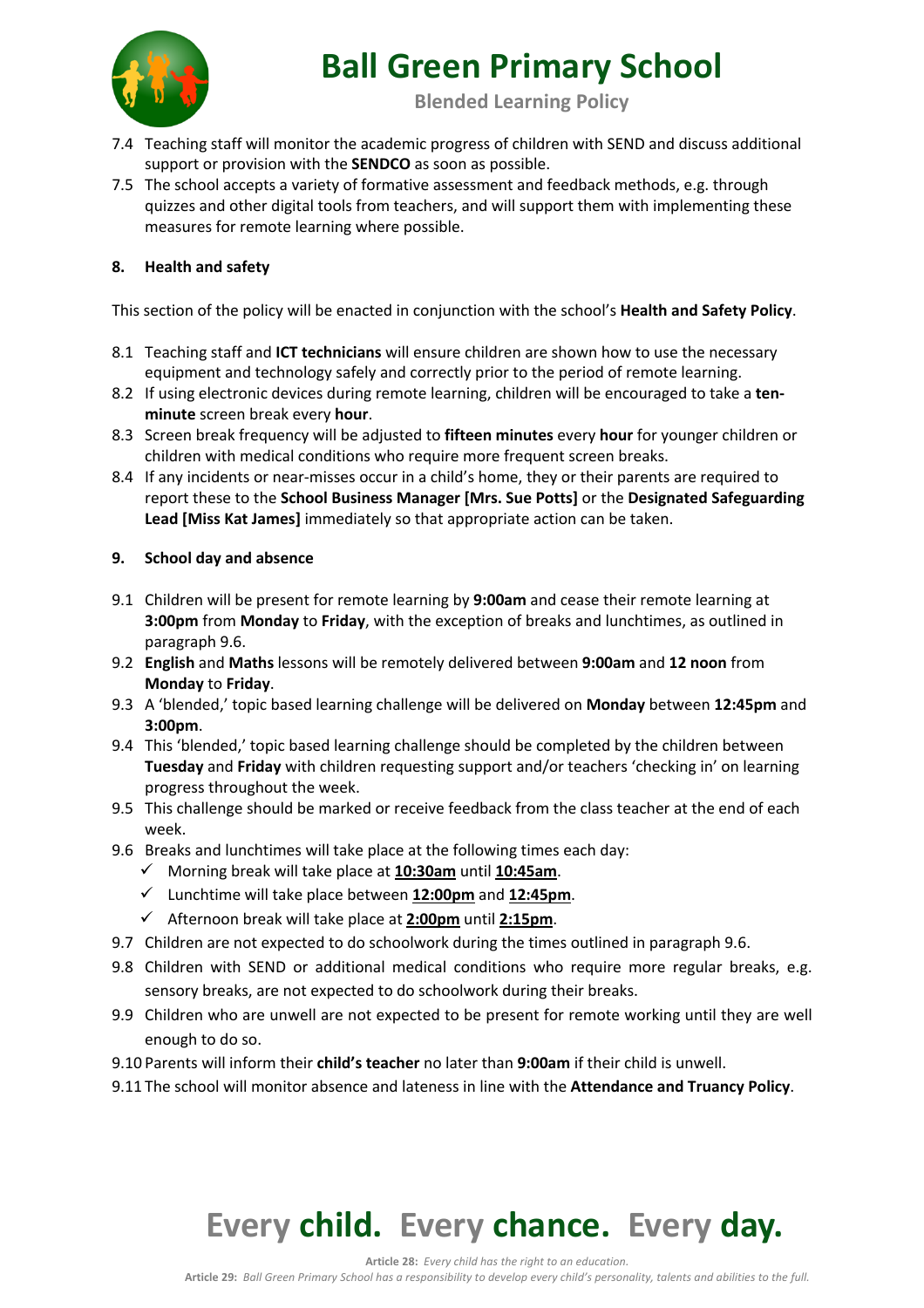

**Blended Learning Policy**

#### **10. Communication**

- 10.1 The school will ensure adequate channels of communication are arranged in the event of an emergency.
- 10.2 The school will communicate with parents via **Class Dojo, Teachers2Parents** text messages and the **school website** about remote learning arrangements as soon as possible.
- 10.3 The **Headteacher** will communicate with staff as soon as possible via **email** about any remote learning arrangements.
- 10.4 Members of staff involved in remote teaching will ensure they have a working mobile device that is available to take phone calls during their agreed working hours.
- 10.5 The school understands that children learning remotely have the right to privacy out-of-hours and should be able to separate their school and home lives – communication is only permitted during school hours.
- 10.6 Members of staff will have contact with their line manager **once** per **week**.
- 10.7 As much as possible, all communication with children and their parents will take place within the school hours outlined in section 9.
- 10.8 Children will have verbal contact with a member of teaching staff at least **once** per **week** via **a Zoom group meeting.**
- 10.9 Parents and children will inform the relevant member of staff as soon as possible if schoolwork cannot be completed.
- 10.10 Issues with remote learning or data protection will be communicated to the **child's teacher** as soon as possible so they can investigate and resolve the issue.
- 10.11 The **child's teacher** will keep parents and children informed of any changes to the remote learning arrangements or the schoolwork set.
- 10.12 The **Headteacher** will review the effectiveness of communication on a **weekly** basis and ensure measures are put in place to address gaps or weaknesses in communication.

#### **11. Monitoring and review**

This policy will be reviewed on an **annual** basis by the **Headteacher**.

Any changes to this policy will be communicated to all members of staff and other stakeholders.

The next scheduled review date for this policy is **1st September 2021.**

#### **Remote Learning During the Coronavirus (COVID-19) Pandemic**

Within the ever-changing circumstances we are currently living through, we must be prepared for local restrictions.

If local restrictions apply, the school will implement provision for remote learning to ensure children never miss out on education.

We will ensure that our curriculum is inclusive and accessible to all.

This policy annex outlines additional measures that will be implemented for delivering remote learning during the pandemic.

## **Every child. Every chance. Every day.**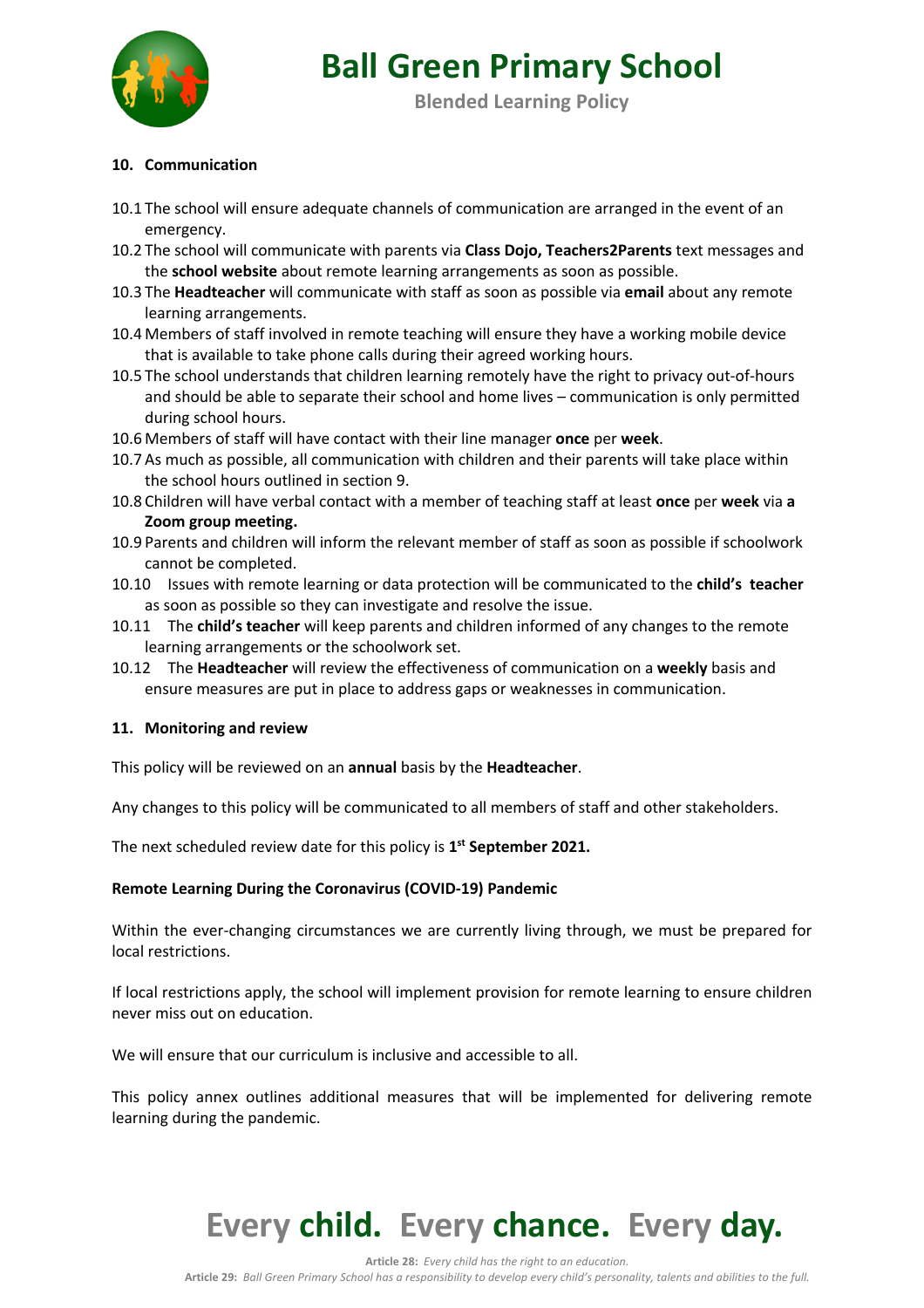

**Blended Learning Policy**

### **1. Legal framework**

- 1.1 This policy has due regard to all relevant legislation, statutory and good practice guidance including, but not limited to, the following:
	- $\checkmark$  DfE (2020) 'Safeguarding and remote education during coronavirus (COVID-19)'
	- $\checkmark$  DfE (2020) 'Adapting teaching practice for remote education'
	- $\checkmark$  DfE (2020) 'Guidance for full opening: schools'
	- $\checkmark$  DfE (2020) 'Get help with technology during coronavirus (COVID-19)'
	- $\checkmark$  DfE (2020) 'Get laptops and tablets for children who cannot attend school due to coronavirus (COVID-19)'
	- $\checkmark$  DfE (2020) 'How schools can plan for tier 2 local restrictions'
	- $\checkmark$  DfE (2020) 'Laptops, tablets and 4G wireless routers provided during coronavirus (COVID-19)'
	- $\checkmark$  Department of Health & Social Care (2020) 'COVID-19 contain framework: a guide for local decision makers'

### **2. Contingency planning**

- 2.1 The school will work closely with the LA to ensure the premises is COVID-secure, and will complete all necessary risk assessments – results of the opening risk assessment will be published on the school's website.
- 2.2 The school will work closely with the local health protection team when local restrictions apply and implement the provisions set within their contingency plan.
- 2.3 The school will communicate its contingency plans for local restrictions with parents, including whether it will remain open to vulnerable children and children of critical workers, or if remote working will be applicable for all.
- 2.4 If local restrictions are **not** applied, but a single class or 'bubble' needs to self-isolate, the school will immediately implement remote learning for that group.
- 2.5 The level of remote learning provision required will be based on the government's four tiers of local restrictions. Where there are no local restrictions in place, the school will continue to remain fully open to all, and these tiers will not apply.

### **Tier 1 local restrictions**

2.6 The school will remain open if Tier 1 restrictions are in place, and remote learning will not be provided at this time.

# **Every child. Every chance. Every day.**

**Article 28:** *Every child has the right to an education.*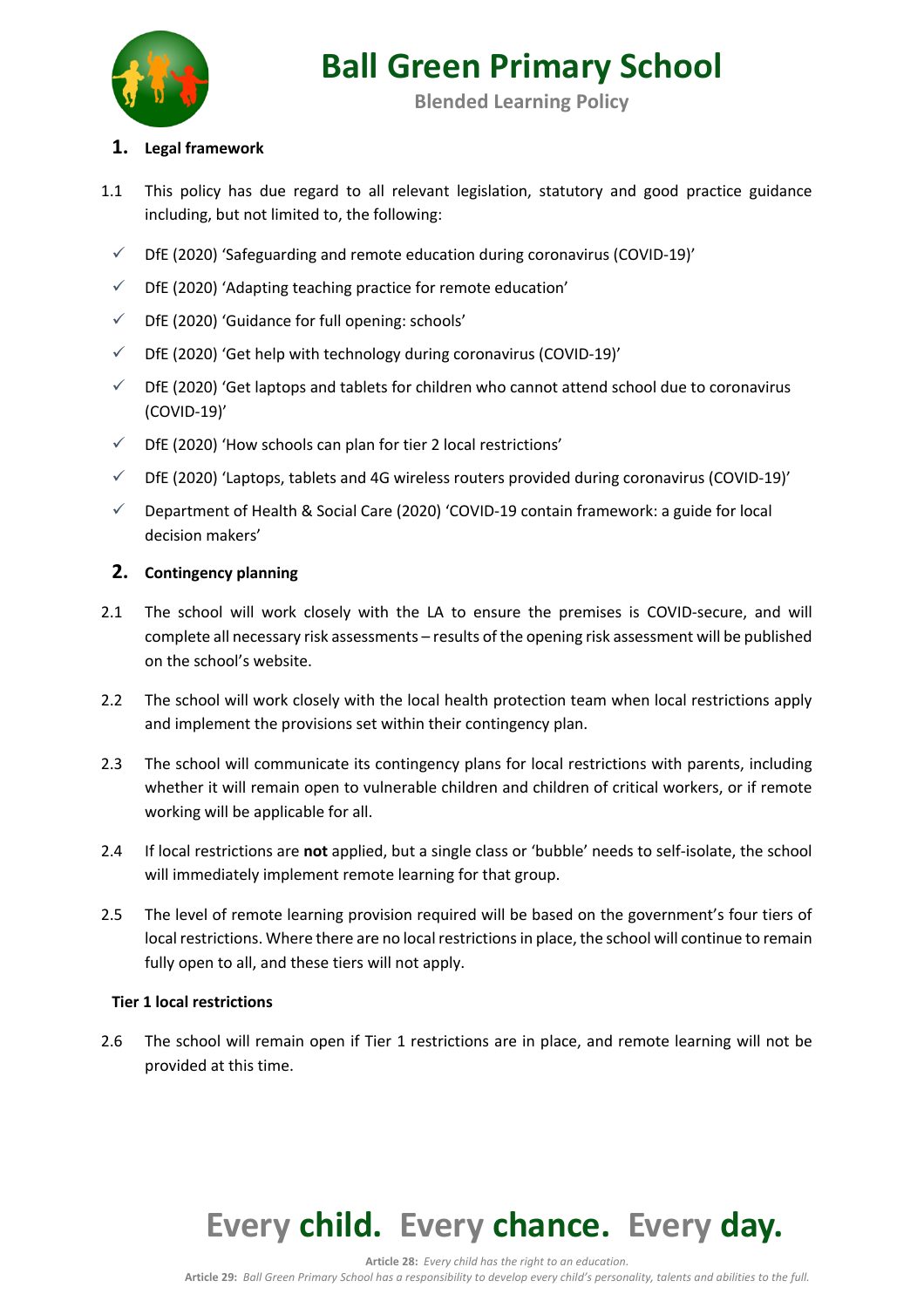

**Blended Learning Policy**

#### **Tier 2 local restrictions**

2.7 The school will remain open if Tier 2 restrictions are in place, and remote learning will not be provided at this time.

#### **Tier 3 local restrictions**

2.8 The school will remain open if Tier 3 restrictions are in place, and remote learning will not be provided at this time.

#### **Tier 4 local restrictions**

2.9 The school will limit on-site attendance to just vulnerable children and young people. All other pupils will receive remote education in line with section 3 of this appendix.

### **3. Teaching and learning**

- 3.1 All children will have access to high-quality education when remote working.
- 3.2 The school will use a range of teaching methods to cater for all different learning styles, this includes:
	- $V$  Work booklets
	- $\checkmark$  Phonics, spelling and handwriting activities
	- $\checkmark$  Reading books and tasks
	- $\checkmark$  Reading comprehension activities
	- $\checkmark$  Writing prompts and scaffolding frames
	- $\checkmark$  Past and optional tests
	- $\checkmark$  Current online learning portals such as ShowbiePro [https://my.showbie.com] or ClassDojo Portfolios [https://www.classdojo.com], MathsWhizz [https://www.whizz.com/login/], [https://play.ttrockstars.com/auth/school/student], BugClub Reading [https://www.activelearnprimary.co.uk/login?c=0] or Nessy Spelling & Reading [https://learn.nessy.com/account/login#/accountLogin]
	- $\checkmark$  Educational websites such as [http://www.ballgreenprimary.co.uk/all-curriculum-areas/]
	- ü Pre-recorded video or audio lessons via ShowbiePro [https://my.showbie.com], ClassDojo Portfolios [https://www.classdojo.com], [https://classroom.thenational.academy] or https://www.bbc.co.uk/bitesize/primary
- 3.3 Teachers will ensure lessons are inclusive for all children and can be adapted to account for the needs of disadvantaged children and children with SEND.

### **Every child. Every chance. Every day.**

**Article 28:** *Every child has the right to an education.*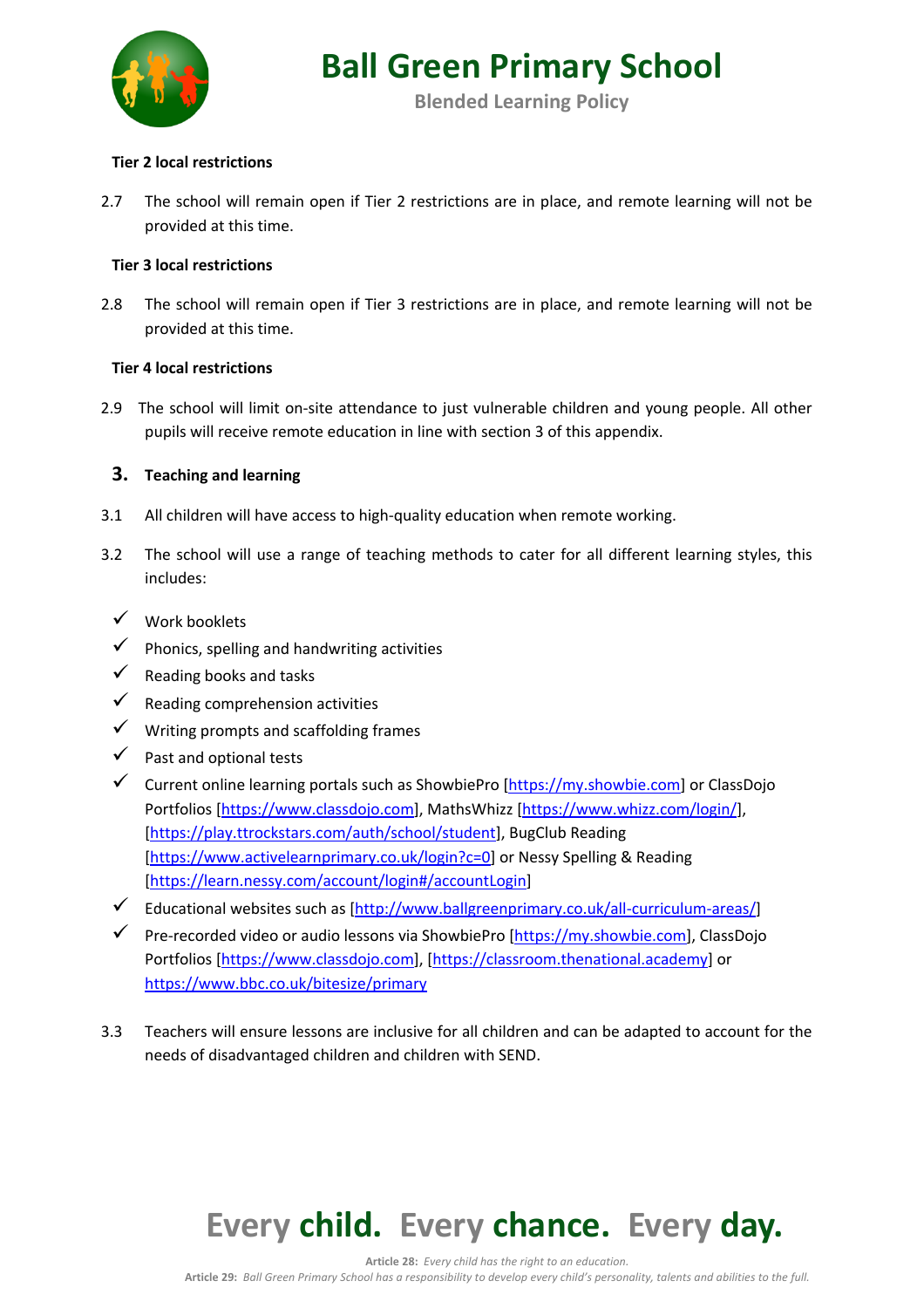

**Blended Learning Policy**

- 3.4 When teaching children who are working remotely, teachers will:
	- $\checkmark$  Set work/challenges so that children have meaningful and ambitious work each day.
	- $\checkmark$  Deliver a planned, coherent and well-sequenced curriculum which allows skills to be built incrementally.
	- $\checkmark$  Provide frequent, clear explanations of new content through high-quality curriculum resources, including through educational videos.
	- $\checkmark$  Assess progress by using questions, quizzes and other suitable tasks and be clear on how regularly work will be checked.
	- $\checkmark$  Adjust the pace or difficulty of what is being taught in response to questions or assessments, including, where necessary, revising material or simplifying explanations to ensure children's understanding.
	- $\checkmark$  Plan a programme that is of equivalent length to the core teaching children would receive in school, ideally including daily contact with teachers.
- 3.5 All provisions for remote learning will be subject to the class group's age, ability and/or any SEND.
- 3.6 In exceptional circumstances, the school may reduce its curriculum offering to enable children to cope with the workload – the **Headteacher** will assess this need, keeping children's best interests in mind, and will not take the decision lightly.
- 3.7 Teachers will continue to make use of formative assessments throughout the academic year, e.g. quizzes.
- 3.8 The school will utilise the support available through the DfE's 'Get help with technology during coronavirus (COVID-19)' scheme.
- 3.9 Under the scheme, the school can order laptops, tablets and 4G wireless routers to support the following groups of children if they do not have access to a digital device or the internet through other means:
	- $\checkmark$  Children in Years 3 to 6;
	- $\checkmark$  Clinically extremely vulnerable children across all year groups who are shielding or self-isolating in line with government advice;
	- $\checkmark$  Children in all year groups who are unable to access remote education whilst attending school on a hospital site.
- 3.10 Before distributing devices, the school will ensure:
	- $\checkmark$  The devices are set up to access remote education;
	- $\checkmark$  Appropriate safeguarding controls and support are in place to help children and their families use the devices safely.

## **Every child. Every chance. Every day.**

**Article 28:** *Every child has the right to an education.*